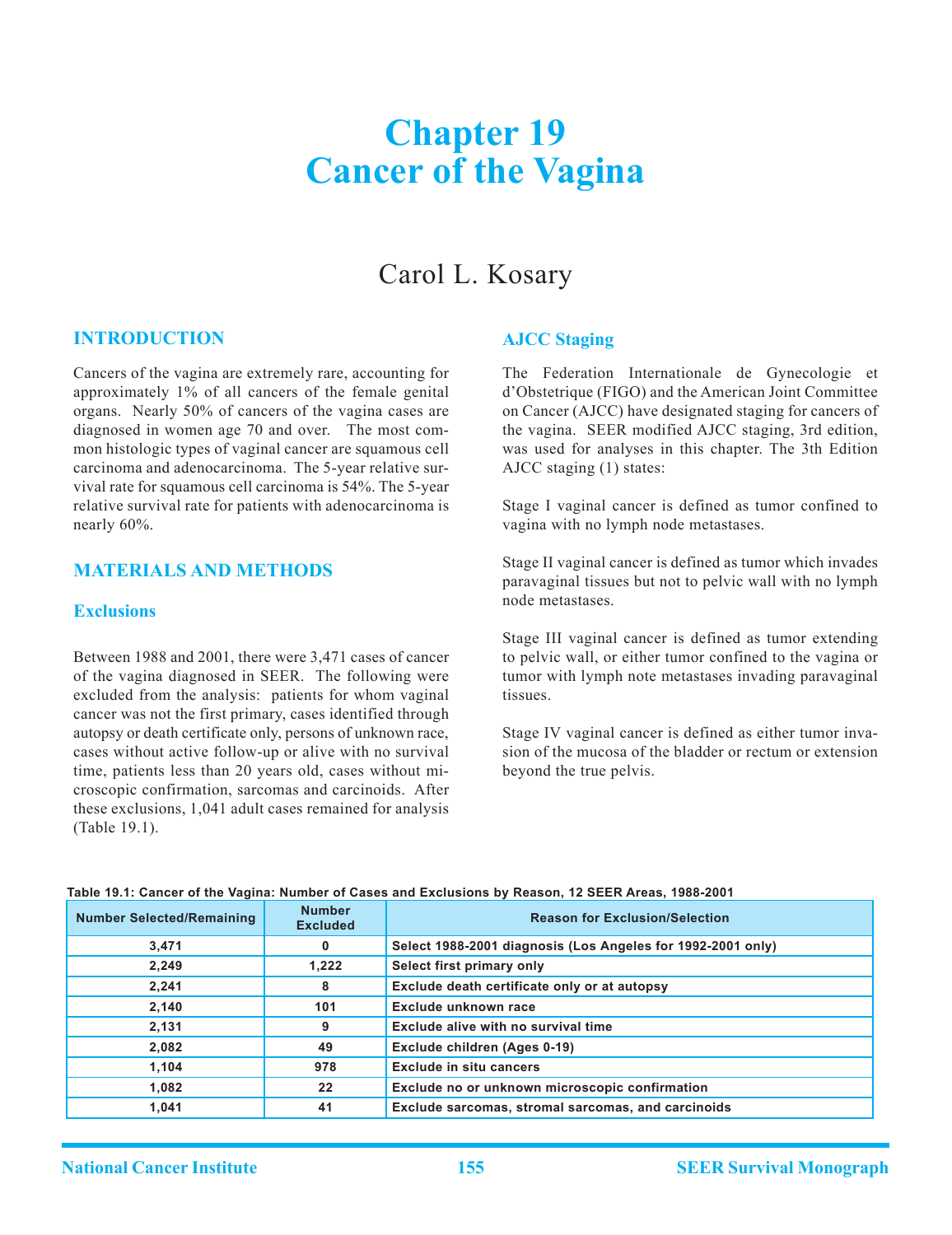**Table 19.2: Cancer of the Vagina: Number and Distribution of Cases and 1-, 2-, 3-, 5-, 8-, & 10-Year Relative Survival Rates (%) by Age (20+), 12 SEER Areas, 1988-2001**

|             |                 |                | <b>Relative Survival Rate (%)</b> |            |            |            |                       |         |  |
|-------------|-----------------|----------------|-----------------------------------|------------|------------|------------|-----------------------|---------|--|
| Age (Years) | <b>Cases</b>    | <b>Percent</b> | 1-Year                            | 2-Year     | 3-Year     | 5-Year     | 8-Year                | 10-Year |  |
| Total 20+   | 1,041           | 100.0          | 75.5                              | 62.1       | 56.4       | 49.4       | 43.6                  | 40.7    |  |
| $20 - 29$   | 10 <sup>1</sup> | 1.0            | $\tilde{\phantom{a}}$             | $\tilde{}$ | $\tilde{}$ | $\tilde{}$ | $\tilde{\phantom{a}}$ |         |  |
| 30-39       | 43              | 4.1            | 81.3                              | 69.1       | 66.5       | 63.0       | 63.0                  | 51.9    |  |
| 40-49       | 108             | 10.4           | 84.5                              | 68.4       | 60.2       | 54.2       | 51.1                  | 51.1    |  |
| 50-59       | 157             | 15.1           | 82.5                              | 70.9       | 66.1       | 57.0       | 50.4                  | 49.0    |  |
| 60-69       | 210             | 20.2           | 83.8                              | 70.6       | 62.3       | 51.8       | 42.4                  | 41.8    |  |
| 70-79       | 261             | 25.1           | 74.7                              | 61.3       | 53.1       | 45.4       | 36.8                  | 29.3    |  |
| $80 +$      | 252             | 24.2           | 57.4                              | 42.3       | 38.6       | 34.1       | 28.1                  | 22.7    |  |

Statistic not displayed due to less than 25 cases.

**Table 19.3: Cancer of the Vagina: Number of Cases, Median Survival Time (Months) and 5-Year Survival Rates (%) by Race and Age (20+), 12 SEER Areas, 1988-2001**

|                            |              | <b>Median</b>                    | 5-Year Survival Rate (%) |                 |                 |  |
|----------------------------|--------------|----------------------------------|--------------------------|-----------------|-----------------|--|
| Race and Age Group (Years) | <b>Cases</b> | <b>Survival Time</b><br>(Months) | <b>Observed</b>          | <b>Expected</b> | <b>Relative</b> |  |
| All Races, 20+             | 1,041        | 36.8                             | 40.5                     | 82.1            | 49.4            |  |
| <b>White, 20+</b>          | 834          | 38.3                             | 41.2                     | 81.9            | 50.3            |  |
| <b>Black, 20+</b>          | 135          | 24.0                             | 34.9                     | 79.9            | 43.5            |  |
| All Races, 20-69           | 528          | 69.2                             | 52.9                     | 95.5            | 55.4            |  |
| <b>White, 20-69</b>        | 424          | 72.2                             | 54.0                     | 95.7            | 56.4            |  |
| <b>Black, 20-69</b>        | 67           | 45.1                             | 44.0                     | 93.4            | 46.7            |  |
| All Races, 70+             | 513          | 19.5                             | 28.2                     | 68.4            | 41.3            |  |
| <b>White, 70+</b>          | 410          | 19.9                             | 28.3                     | 67.6            | 41.7            |  |
| <b>Black, 70+</b>          | 68           | 14.5                             | 26.4                     | 66.6            | 39.1            |  |

# **Results**

### **Age**

Nearly half of eligible adult cases were diagnosed in women ages 70 and over. Only 15% of all adult cases were diagnosed in women 20-49 years of age (Table 19.2).

Eight-year and 10-year relative survival rates following diagnosis of vaginal cancer were found to decline with age at diagnosis (Table 19.2).

# **Race and Age**

Survival rates were lower for black females. The largest survival difference was for age groups 20-69 where the 5-year relative survival rate was 47% for black females compared to 56% for white females 20-69 years of age (Table 19.3).

# **Geographic Location**

Five-year relative survival rates in the 12 SEER areas included in this study ranged from 56% in San Francisco-Oakland to 34% in Hawaii. However, small numbers of cases within most registries makes survival rates by geographic area difficult to compare (Table 19.4).

### **Histology**

Approximately 68% of the vaginal cancer cases are squamous, with an additional 17% adenocarcinoma, 9% melanoma, and the remainder consisting of various other histologies. Patients with melanoma of the vagina had the lowest 5-year relative survival rates, 13% (Table 19.5).

# **Survival by Age and Stage**

Little difference in stage distribution is seen for women under 70 compared to those over the age of 70, with 62%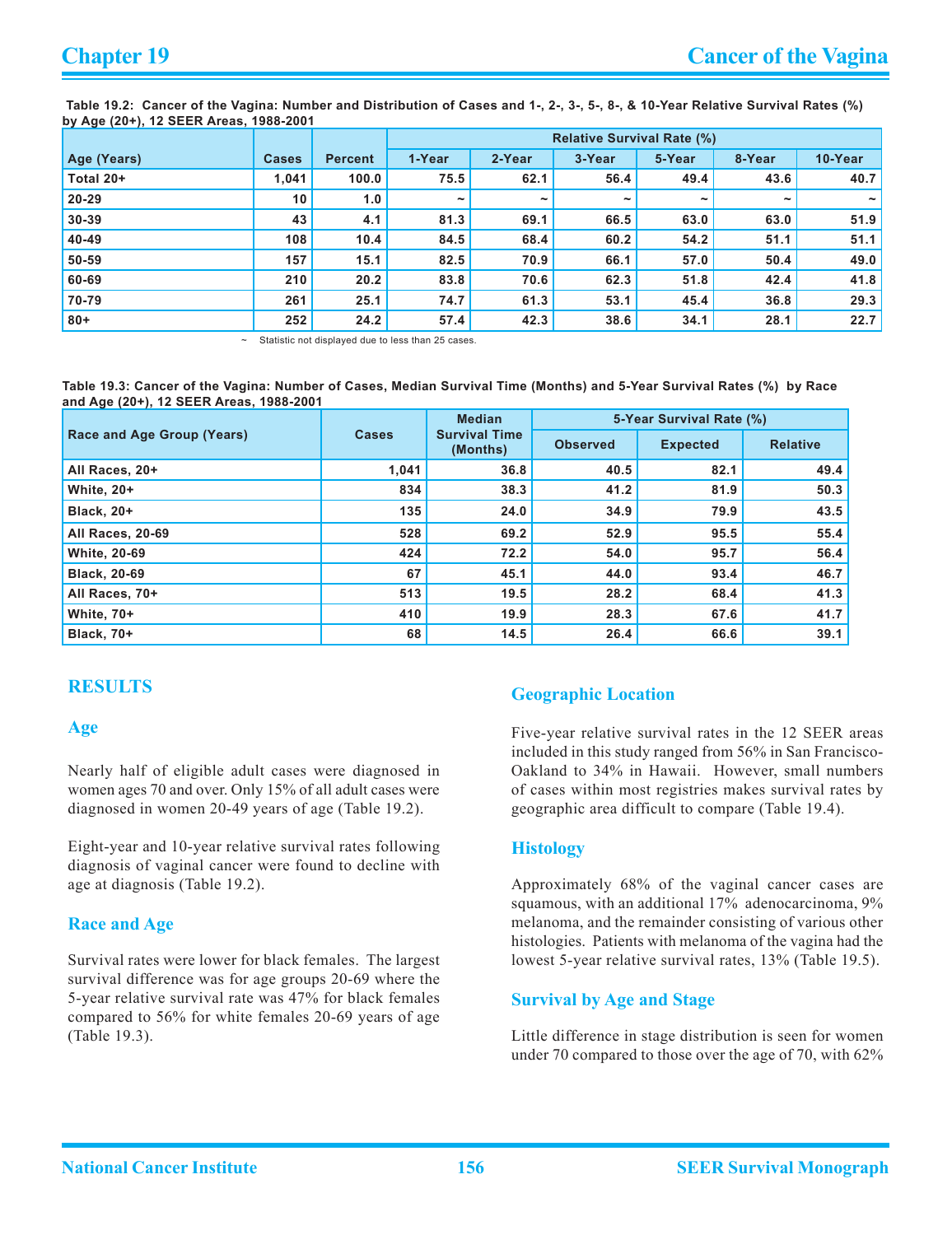**Table 19.4: Cancer of the Vagina: Number and Distribution of Cases and 1-, 2-, 3-, 5-, 8-, & 10-Year Relative Survival Rates (%) by SEER Geographic Area, Ages 20+, 12 SEER Areas, 1988-2001**

|                                    |              |                | <b>Relative Survival Rate (%)</b> |                       |                       |        |                       |         |
|------------------------------------|--------------|----------------|-----------------------------------|-----------------------|-----------------------|--------|-----------------------|---------|
| <b>SEER Geographic Area</b>        | <b>Cases</b> | <b>Percent</b> | 1-Year                            | 2-Year                | 3-Year                | 5-Year | 8-Year                | 10-Year |
| Total                              | 1,041        | 100.0          | 75.5                              | 62.1                  | 56.4                  | 49.4   | 43.6                  | 40.7    |
| <b>Atlanta and Rural Georgia</b>   | 90           | 8.6            | 77.2                              | 59.1                  | 57.0                  | 47.3   | 42.0                  | 36.9    |
| Atlanta (Metropolitan) - 1988+     | 86           | 8.3            | 77.3                              | 59.7                  | 57.5                  | 47.7   | 42.5                  | 37.4    |
| Rural Georgia - 1988+              | 4            | 0.4            | ∼                                 | $\tilde{\phantom{a}}$ | $\tilde{\phantom{a}}$ |        | $\tilde{\phantom{a}}$ |         |
| California                         |              |                |                                   |                       |                       |        |                       |         |
| Los Angeles - 1992+                | 186          | 17.9           | 78.0                              | 63.7                  | 56.6                  | 52.7   | 46.5                  | 22.5    |
| <b>Greater Bay Area</b>            | 178          | 17.1           | 82.0                              | 67.7                  | 63.1                  | 55.1   | 46.3                  | 43.8    |
| San Francisco-Oakland SMSA - 1988+ | 107          | 10.3           | 78.6                              | 66.8                  | 63.6                  | 56.0   | 45.1                  | 41.6    |
| San Jose-Monterey - 1988+          | 71           | 6.8            | 87.0                              | 69.1                  | 62.0                  | 52.9   | 45.2                  | 45.2    |
| Connecticut - 1988+                | 129          | 12.4           | 72.3                              | 64.0                  | 57.9                  | 47.0   | 32.3                  | 32.3    |
| Detroit (Metropolitan) - 1988+     | 161          | 15.5           | 73.3                              | 58.5                  | 51.1                  | 41.2   | 38.3                  | 38.3    |
| Hawaii - 1988+                     | 29           | 2.8            | 63.3                              | 48.9                  | 37.4                  | 33.8   |                       |         |
| lowa - 1988+                       | 83           | 8.0            | 73.5                              | 61.5                  | 53.0                  | 47.0   | 44.5                  | 43.4    |
| New Mexico - 1988+                 | 47           | 4.5            | 74.4                              | 53.3                  | 48.8                  | 43.0   | 39.5                  | 37.3    |
| Seattle (Puget Sound) - 1988+      | 104          | 10.0           | 68.8                              | 60.9                  | 56.8                  | 54.1   | 53.0                  | 43.5    |
| Utah - 1988+                       | 34           | 3.3            | 81.2                              | 67.4                  | 57.9                  | 47.7   | 39.0                  | 39.0    |

~ Statistic not displayed due to less than 25 cases.

! Not enough intervals to produce rate.

**Table 19.5: Cancer of the Vagina: Number and Distribution of Cases and 5-Year Relative Survival by Histology, Ages 20+, 12 SEER Areas, 1988-2001**

| <b>Histology</b>                  | <b>ICD-O Code</b>                                                                        | <b>Cases</b> | <b>Percent</b> | 5-Year<br><b>Relative</b><br><b>Survival</b><br>$Rate(\%)$ |
|-----------------------------------|------------------------------------------------------------------------------------------|--------------|----------------|------------------------------------------------------------|
| Total                             | 8000-9989                                                                                | 1,041        | 100.0          | 49.4                                                       |
| Squamous                          | 8050-8130                                                                                | 705          | 67.7           | 53.6                                                       |
| Squamous, NOS*                    | 8070                                                                                     | 530          | 50.9           | 52.4                                                       |
| <b>All Other Squamous</b>         | 8050-8069,8071-8130                                                                      | 175          | 16.8           | 56.8                                                       |
| Adenocarcinoma                    | 8140-8147,8160-8162,8180-8221,8250-8506,8520-<br>8550,8560,8570-8573,8940-8941           | 172          | 16.5           | 59.0                                                       |
| <b>Clear Cell</b>                 | 8310                                                                                     | 20           | 1.9            |                                                            |
| All Other Adenocarcinoma          | 8140-8147,8160-8162,8180-8221,8250-8309,8311-<br>8506,8520-8550,8560,8570-8573,8940-8941 | 152          | 14.6           | 58.5                                                       |
| <b>Other Specified Carcinomas</b> | 8030-8045,8150-8155,8170-8171,8230-8248,8510-<br>8512,8561-8562,8580-8671                | 13           | 1.2            |                                                            |
| Carcinoma, NOS*                   | 8010-8022                                                                                | 40           | 3.8            | 32.9                                                       |
| <b>Other Specified Types</b>      | 8720-8790.8935.8950-8979.8982.9000-9030.9060-<br>9110,9350-9364,9380-9512,9530-9539      | 106          | 10.2           | 16.9                                                       |
| Melanoma                          | 8720-8790                                                                                | 92           | 8.8            | 13.3                                                       |
| <b>All Other Specified Types</b>  | 8935,8950-8979,8982,9000-9030,9060-9110,9350-<br>9364,9380-9512,9530-9539                | 14           | 1.3            |                                                            |
| <b>Unspecified</b>                | 8000-8004                                                                                | 5            | 0.5            | $\tilde{\phantom{a}}$                                      |

~ Statistic not displayed due to less than 25 cases.

\* NOS : Not Otherwise Specified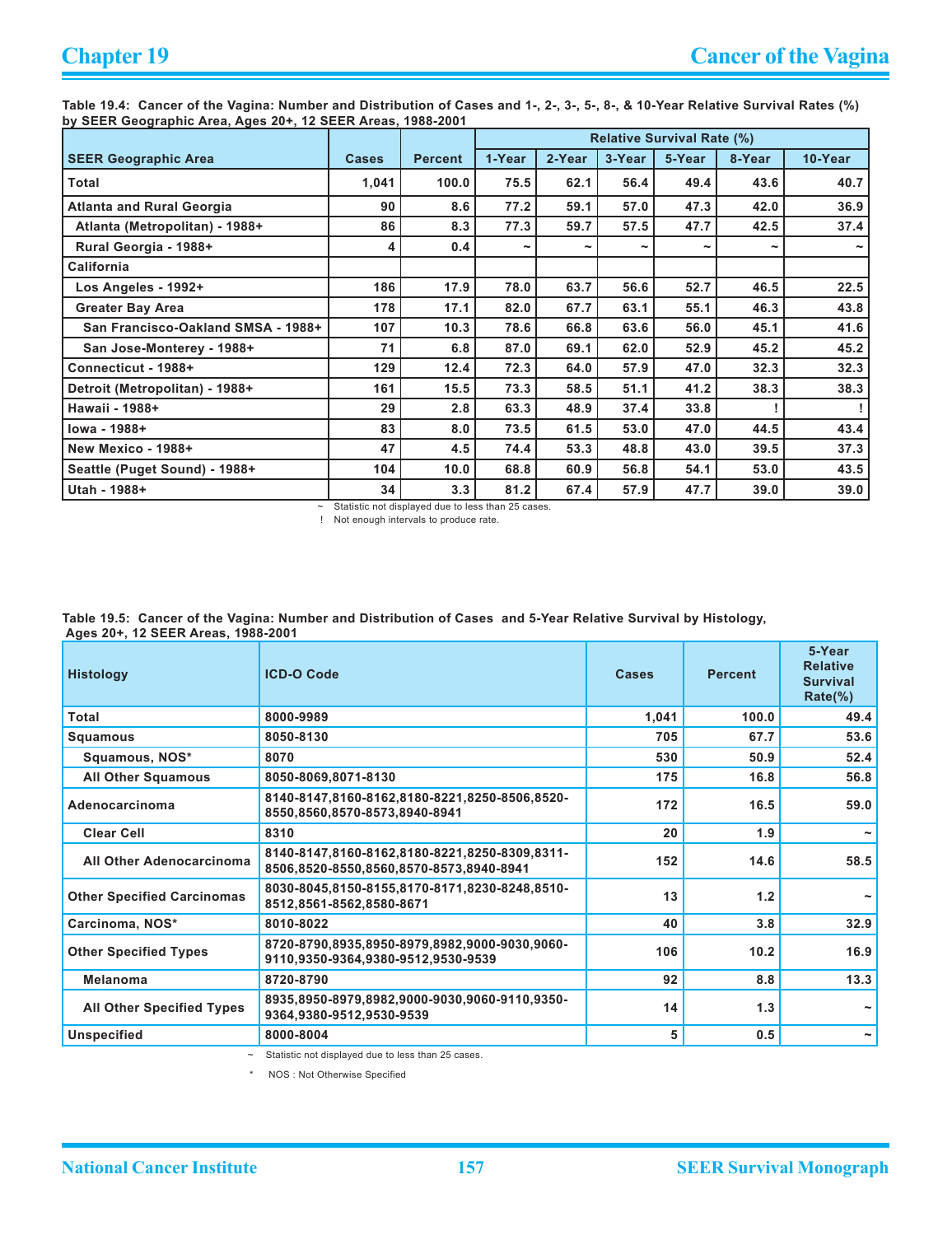**Table 19.6: Cancer of the Vagina: Number and Distribution of Cases by AJCC Stage (SEER modified, 3rd edition) and Age (20+), 12 SEER Areas, 1988-2001**

|                   | Age (Years)  |                |              |                |              |                |  |  |  |  |  |
|-------------------|--------------|----------------|--------------|----------------|--------------|----------------|--|--|--|--|--|
|                   |              | Total 20+      |              | $20 - 69$      | $70+$        |                |  |  |  |  |  |
| <b>AJCC Stage</b> | <b>Cases</b> | <b>Percent</b> | <b>Cases</b> | <b>Percent</b> | <b>Cases</b> | <b>Percent</b> |  |  |  |  |  |
| <b>Total</b>      | 1,041        | 100.0          | 528          | 100.0          | 513          | 100.0          |  |  |  |  |  |
|                   | 368          | 35.4           | 204          | 38.6           | 164          | 32.0           |  |  |  |  |  |
| Ш                 | 236          | 22.7           | 124          | 23.5           | 112          | 21.8           |  |  |  |  |  |
| Ш                 | 120          | 11.5           | 66           | 12.5           | 54           | 10.5           |  |  |  |  |  |
| IV                | 164          | 15.8           | 70           | 13.3           | 94           | 18.3           |  |  |  |  |  |
| Unknown/Unstaged  | 153          | 14.7           | 64           | 12.1           | 89           | 17.3           |  |  |  |  |  |

**Table 19.7: Cancer of the Vagina: Number of Cases and 5-Year Relative Survival Rates (%) by AJCC Stage (SEER modified, 3rd edition) and Age (20+), 12 SEER Areas, 1988-2001**

|                   | Age (Years)  |                                                           |              |                                                           |              |                                                           |  |  |  |  |
|-------------------|--------------|-----------------------------------------------------------|--------------|-----------------------------------------------------------|--------------|-----------------------------------------------------------|--|--|--|--|
|                   | Total 20+    |                                                           | $20 - 69$    |                                                           | $70+$        |                                                           |  |  |  |  |
| <b>AJCC Stage</b> | <b>Cases</b> | 5-Year<br><b>Relative</b><br><b>Survival</b><br>$Rate$ %) | <b>Cases</b> | 5-Year<br><b>Relative</b><br><b>Survival</b><br>$Rate$ %) | <b>Cases</b> | 5-Year<br><b>Relative</b><br><b>Survival</b><br>$Rate$ %) |  |  |  |  |
| <b>Total</b>      | 1,041        | 49.4                                                      | 528          | 55.4                                                      | 513          | 41.3                                                      |  |  |  |  |
|                   | 368          | 68.4                                                      | 204          | 72.9                                                      | 164          | 61.9                                                      |  |  |  |  |
| II                | 236          | 54.3                                                      | 124          | 61.7                                                      | 112          | 43.3                                                      |  |  |  |  |
| Ш                 | 120          | 35.5                                                      | 66           | 33.0                                                      | 54           | 37.0                                                      |  |  |  |  |
| IV                | 164          | 20.3                                                      | 70           | 23.6                                                      | 94           | 17.4                                                      |  |  |  |  |
| Unknown/Unstaged  | 153          | 31.7                                                      | 64           | 43.5                                                      | 89           | 20.0                                                      |  |  |  |  |

Statistic not displayed due to less than 25 cases.

and 54% of cases diagnosed in stages I-II, respectively (Table 19.6).

Somewhat lower survival is seen in stages I, II, IV, and unknown for women ages 70 and above compared to younger women. Small numbers, however, make comparisons difficult (Table 19.7 & Figure 19.1).

### **Survival by Stage**

Table 19.8 and Figure 19.2 show the contrast across stage over time since diagnosis. In stages II-IV, the steepest declines in survival are observed within 2 years of diagnosis. Survival continues to decline throughout the 10years observed in stages I-III, but somewhat stabilizes 5 years after diagnosis in stage IV.

# **Survival by Stage and Grade**

Stages I and II had more well/moderately differentiated tumors and stages III and IV had more poorly/undifferentiated tumors. Grade is found to impact survival in cases diagnosed in stage I, II, and IV (Table 19.9 & Figure 19.3).

### **Conditional Survival**

Five-year relative survival rates, conditioned on years since diagnosis, are presented in Table 19.10 and Figure 19.4. For stages I-IV, the probability of surviving the next 5 years increases as time since diagnosis increases. This is most marked for the stage IV cases. The 5-year relative survival rate from time of diagnosis is 20%. For those individuals who survive 1 year post-diagnosis, 5-year survival increases to 37%. This increases to 91% for those individuals who survive 5 years, albeit few cases survive the first five years to be able to survive the next five years.

# **Discussion**

Cancer of the vagina is a very rare cancer. The comparisons of survival rates between subgroups presented in this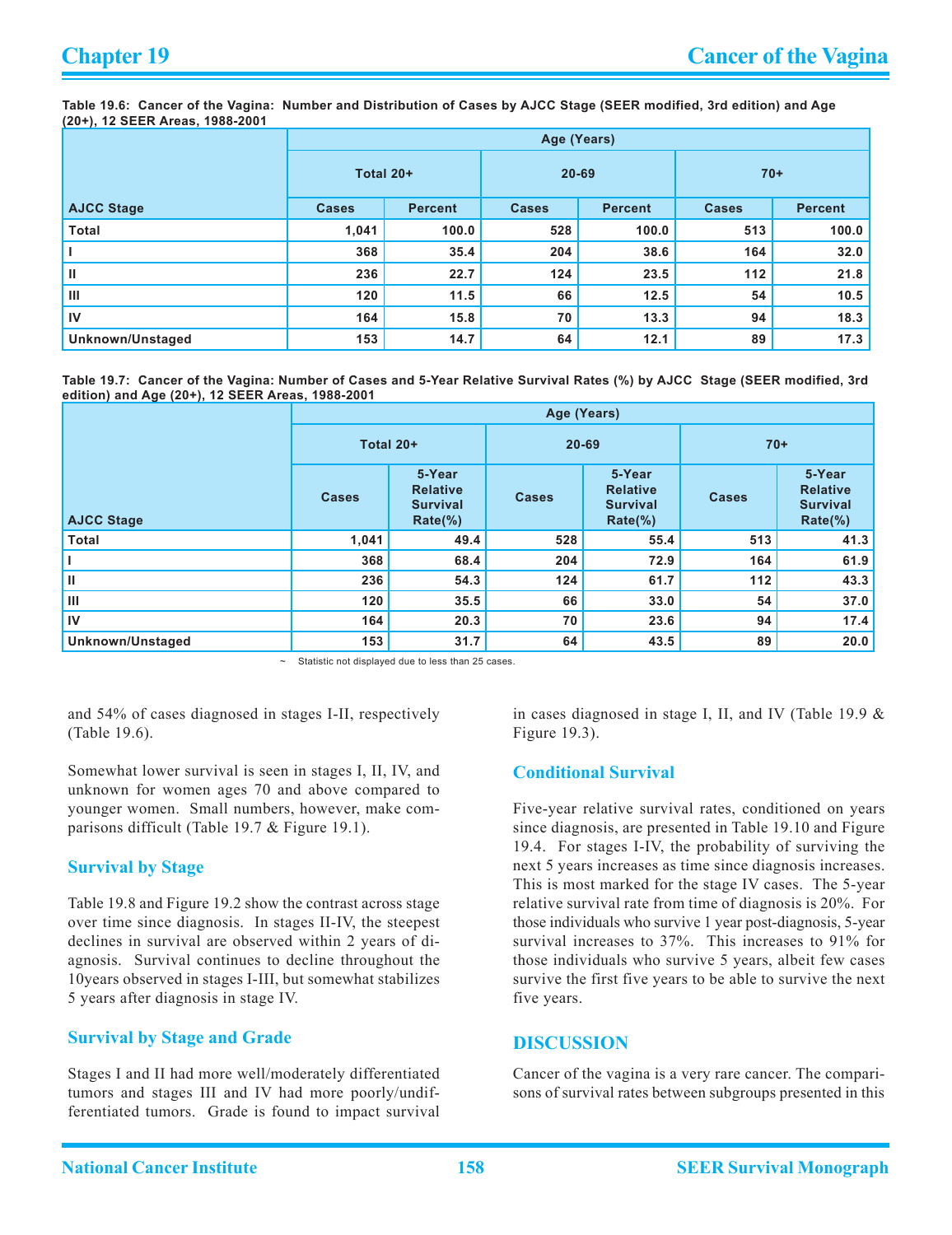**Table 19.8: Cancer of the Vagina: Number and Distribution of Cases and 1-, 2-, 3-, 5-, 8-, & 10-Year Relative Survival Rates by Stage (SEER modified AJCC, 3rd edition), Ages 20+, 12 SEER Areas, 1988-2001**

|                   |              |                | <b>Relative Survival Rate (%)</b> |        |        |        |        |         |  |
|-------------------|--------------|----------------|-----------------------------------|--------|--------|--------|--------|---------|--|
| <b>AJCC Stage</b> | <b>Cases</b> | <b>Percent</b> | 1-Year                            | 2-Year | 3-Year | 5-Year | 8-Year | 10-Year |  |
| <b>Total</b>      | 1.041        | 100.0          | 75.5                              | 62.1   | 56.4   | 49.4   | 43.6   | 40.7    |  |
|                   | 368          | 35.4           | 91.0                              | 82.8   | 76.6   | 68.4   | 60.4   | 55.2    |  |
| Ш                 | 236          | 22.7           | 83.2                              | 67.1   | 62.8   | 54.3   | 45.2   | 42.8    |  |
| Ш                 | 120          | 11.5           | 69.9                              | 54.6   | 44.7   | 35.5   | 27.6   | 24.8    |  |
| IV                | 164          | 15.8           | 47.5                              | 31.2   | 25.5   | 20.3   | 18.7   | 18.4    |  |
| Unknown/Unstaged  | 153          | 14.7           | 59.5                              | 41.5   | 35.6   | 31.7   | 28.6   | 28.6    |  |

Statistic not displayed due to less than 25 cases.

**Table 19.9: Cancer of the Vagina: Number of Cases and 5-Year Relative Survival Rates (%) by Stage (SEER modified AJCC, 3rd edition) and Grade, Ages 20+, 12 SEER Areas, 1988-2001**

|                   | Grade        |                                                           |                                                 |                                                            |                          |                                                            |                |                                                            |  |  |  |  |
|-------------------|--------------|-----------------------------------------------------------|-------------------------------------------------|------------------------------------------------------------|--------------------------|------------------------------------------------------------|----------------|------------------------------------------------------------|--|--|--|--|
|                   | <b>Total</b> |                                                           | <b>Well/Moderately</b><br><b>Differentiated</b> |                                                            | Poorly/ Undifferentiated |                                                            | <b>Unknown</b> |                                                            |  |  |  |  |
| <b>AJCC Stage</b> | <b>Cases</b> | 5-Year<br><b>Relative</b><br><b>Survival</b><br>$Rate$ %) | <b>Cases</b>                                    | 5-Year<br><b>Relative</b><br><b>Survival</b><br>$Rate(\%)$ | <b>Cases</b>             | 5-Year<br><b>Relative</b><br><b>Survival</b><br>$Rate(\%)$ | <b>Cases</b>   | 5-Year<br><b>Relative</b><br><b>Survival</b><br>$Rate(\%)$ |  |  |  |  |
| <b>Total</b>      | 1,041        | 49.4                                                      | 338                                             | 58.7                                                       | 349                      | 42.5                                                       | 354            | 46.6                                                       |  |  |  |  |
|                   | 368          | 68.4                                                      | 131                                             | 76.6                                                       | 95                       | 60.0                                                       | 142            | 65.4                                                       |  |  |  |  |
| Ш                 | 236          | 54.3                                                      | 97                                              | 60.3                                                       | 81                       | 54.7                                                       | 58             | 41.5                                                       |  |  |  |  |
| Ш                 | 120          | 35.5                                                      | 41                                              | 36.3                                                       | 54                       | 33.0                                                       | 25             | 34.6                                                       |  |  |  |  |
| IV                | 164          | 20.3                                                      | 37                                              | 30.0                                                       | 66                       | 18.7                                                       | 61             | 15.7                                                       |  |  |  |  |
| Unknown/Unstaged  | 153          | 31.7                                                      | 32                                              | 30.0                                                       | 53                       | 24.0                                                       | 68             | 37.8                                                       |  |  |  |  |

**Figure 19.1: Cancer of the Vagina: 5-Year Relative Survival Rate (%) by Age (20+) and Stage (SEER modified AJCC, 3rd edition), 12 SEER Areas, 1988-2001**



**Figure 19.2: Cancer of the Vagina: Relative Survival Rates (%) by Stage (SEER modified AJCC, 3rd edition), Ages 20+, 12 SEER Areas, 1988-2001**